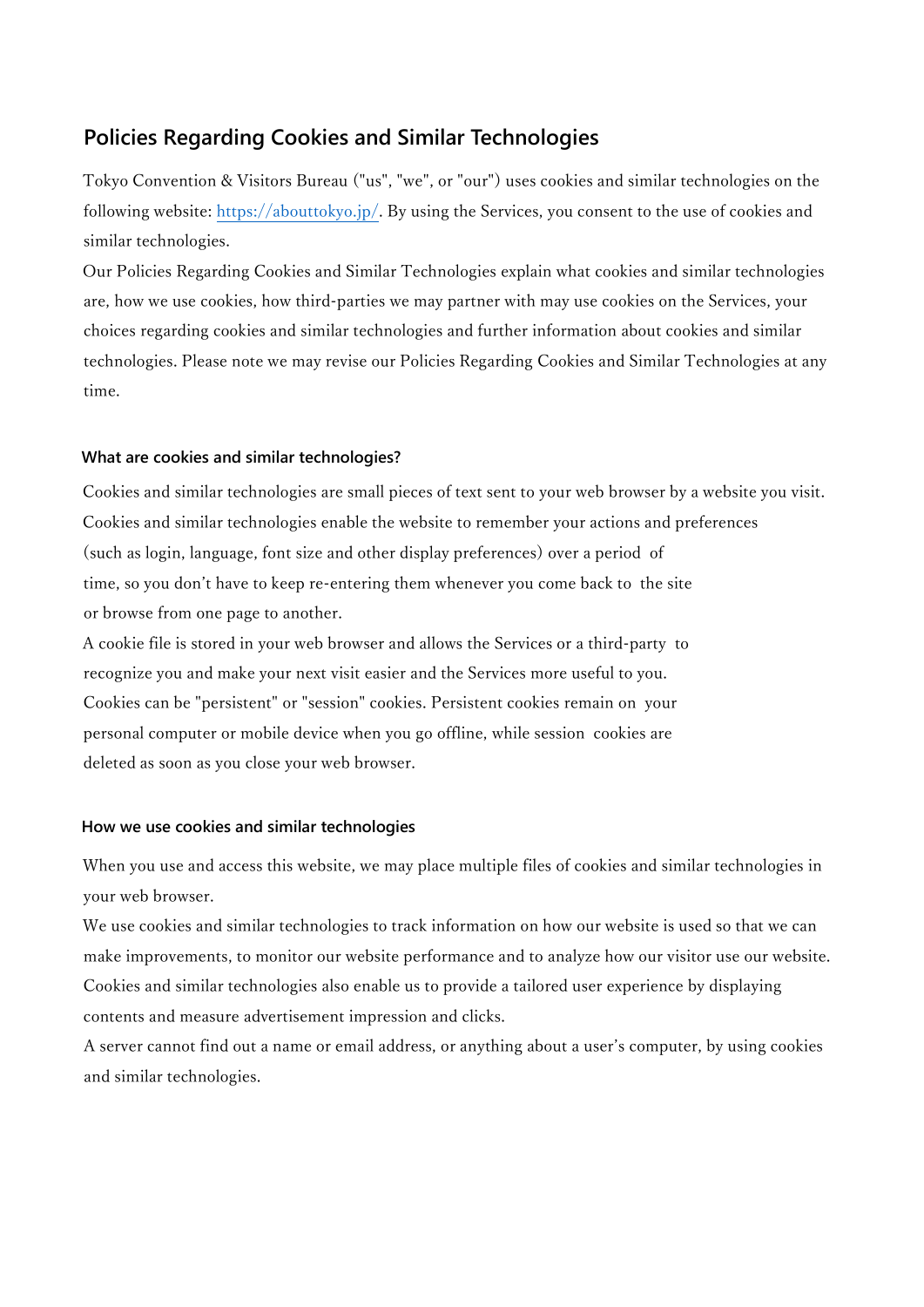We may share your cookies and similar technologies information with selected third parties including adverting agencies, data managers and integrators.

#### **Third-party cookies and similar technologies**

In addition to our own cookies and similar technologies, we also gather information on users' site usage status and provide them to data analysis partners such as Google. Each partner may use this information in combination with other information the user provided to each partner or other information gathered when the user used each partner's services. For example, we use Google Analytics to help us monitor our website traffic and analyze what our visitors read on our websites. We may also use third party cookies and similar technologies to help us run market research, improve website functionality or contents. Our partners may include those located outside the European Economic Area (EEA), including any destination where the privacy laws of the country concerned may be different and less protective than those of EEA countries. The data protection laws in these countries may differ from those of the country in which you are located (i.e. many of the rights provided in the EEA to the data subjects of the data are not given). We will ensure the adequate measures are taken concerning the protection of your cookies and similar technologies by executing standard contract clauses based on the EU General Data Protection Regulation, etc.

#### **What are your choices regarding cookies and similar technologies?**

You have the right to withdraw your consent to the use of these cookies and similar technologies at any time. However, disabling cookies and similar technologies or categories of them will not delete an existing cookie and similar technology from a browser, so this will need to be done separately from within your own browser. Please visit the help pages of your web browser.

Please note that if you delete cookies and similar technologies or refuse to accept cookies and similar technologies, you might not be able to use all of the features we offer, you may not be able to store your preferences, and some of our pages might not display properly.

How to disable cookies and similar technologies via your browser For the Chrome web browser, please visit this page from Google: <https://support.google.com/accounts/answer/32050> For the Internet Explorer web browser, please visit this page from Microsoft: <http://support.microsoft.com/kb/278835> For the Firefox web browser, please visit this page from Mozilla: [https://support.mozilla.org/en-](https://support.mozilla.org/en-US/kb/delete-cookies-remove-info-websitesstored)

[US/kb/delete-cookies-remove-info-websitesstored](https://support.mozilla.org/en-US/kb/delete-cookies-remove-info-websitesstored) [Fo](https://support.mozilla.org/en-US/kb/delete-cookies-remove-info-websitesstored)r